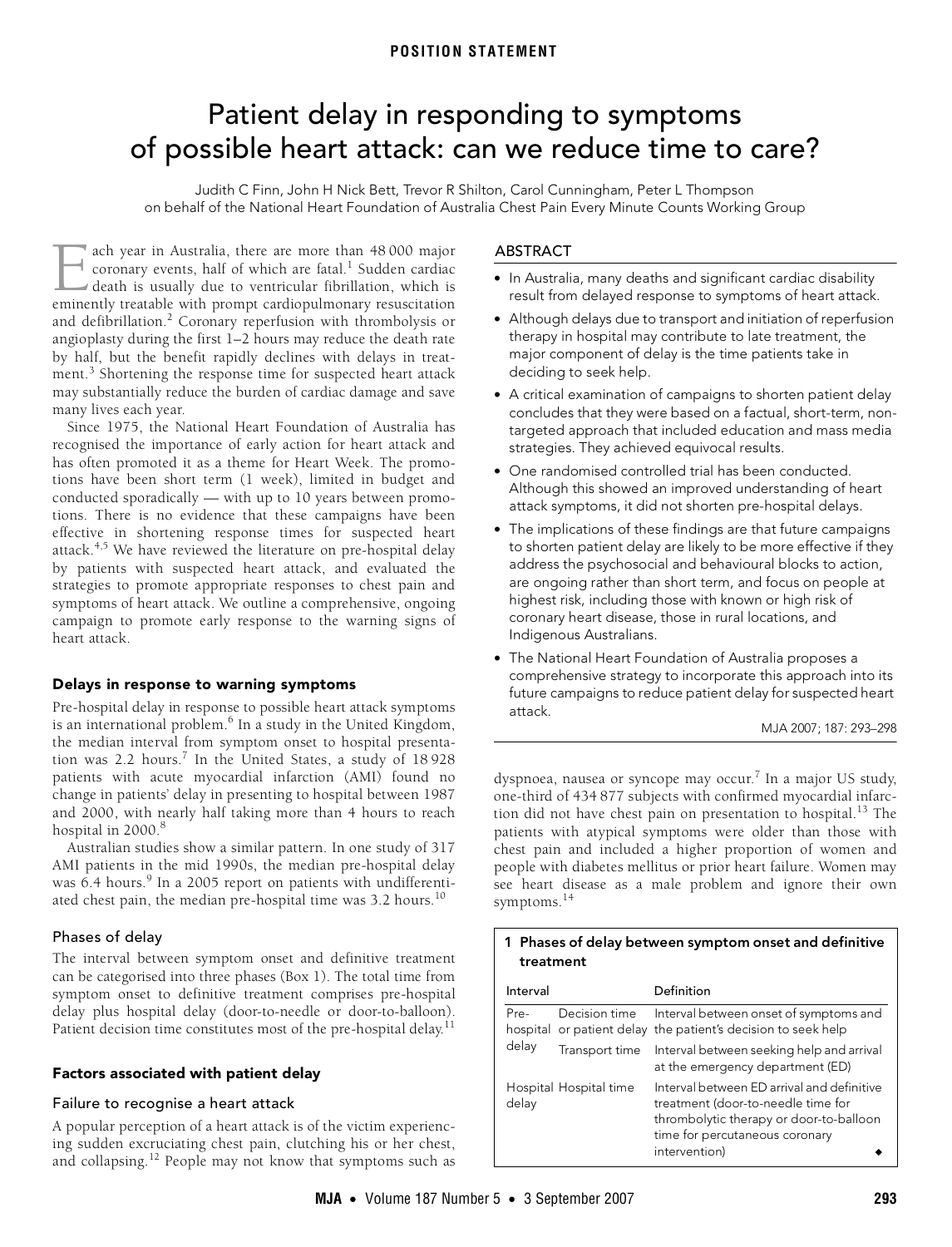# Failure to act despite almost certain knowledge that a heart attack is occurring

People with a history of coronary heart disease (CHD) may know more about the symptoms of heart attack, but surprisingly, do not seek help more promptly.<sup>4,5</sup> Analysis of the 1989 Heart Foundation campaign to improve patient response times concluded that "Experience is not a good teacher".<sup>4</sup> Reasons commonly proffered by survivors for failing to act include the risk of embarrassment, not wanting to bother others, and fear of what may happen if they report symptoms.<sup>4-[6](#page-4-5)</sup>

## Inappropriate general practitioner contact

Recent Australian studies have shown that people who seek advice from their GP when they experience chest pain take longer to reach hospital, with presentation to hospital delayed by nearly an hour. $15,16$  $15,16$ 

# Indigenous status

Indigenous status is a factor in delayed response, but the reasons for this are not clear. In a small study in the Northern Territory, half of the Indigenous subjects reported "typical" chest pain, compared with three-quarters of the non-Indigenous patients. Furthermore, median delays from the onset of symptoms to emergency department (ED) presentation were longer for Indigenous than non-Indigenous patients, even for people in urban areas. $17$ 

# Rural location

A study in Victorian hospitals found that patients treated in small rural towns had longer patient delays for reperfusion therapy than patients in metropolitan areas (median, 87 min v 57 min).<sup>[18](#page-4-17)</sup> Similar rural–metropolitan differences have been reported in the NT.<sup>17</sup> It should be noted that the one-third of Australians who live outside capital cities have higher death rates from CHD.[19](#page-4-18)

The observations from the literature on delays in presentation for threatened heart attack are summarised in [Box 2.](#page-1-0)

## Limitations of methodology in assessing reasons for delay

The literature on pre-hospital delay in response to symptoms of suspected heart attack is flawed. Studies have different inclusion criteria, with some including all patients who presented to EDs with chest pain $10,15$  $10,15$  or those admitted to hospital with a suspicion of acute coronary syndromes,<sup>[20](#page-4-19)</sup> while others included only those with confirmed  $AMI^{10}$  or only those admitted to the intensive care unit or coronary care unit.<sup>11</sup> Many were cross-sectional surveys, drawn from only one or two hospitals<sup>[15](#page-4-14),16</sup> rather than populationbased.[21](#page-4-20) In some, data were collected prospectively (interviewing patients soon after their presentation), whereas others were based on retrospective chart review[.22](#page-4-21) Many are limited by small sample size<sup>[7](#page-4-6)</sup> or because of unreliable recollection of the history of events by patients. The most important limitation is that reports usually include information only about people who reach hospital alive. It has been estimated that about a quarter of people who have a heart attack die within an hour of their first-ever symptoms.<sup>[1](#page-4-0)</sup>

## Systematic review of the effectiveness of mass media campaigns on reducing chest pain response delay

To address the question "Are mass media campaigns effective in reducing patient delay in response to chest pain?", we searched the

## <span id="page-1-0"></span>2 Factors in delays, observations and implications for campaigns to shorten delay for presentation for threatened heart attack

| Factors                                             | Observations                                                                                                         | Implications for campaigns                                                                                                                     |
|-----------------------------------------------------|----------------------------------------------------------------------------------------------------------------------|------------------------------------------------------------------------------------------------------------------------------------------------|
| Failure to<br>recognise a<br>heart attack           | Atypical symptoms<br>occur in over a third of<br>threatened heart<br>attacks <sup>7,11,13</sup>                      | Education on symptoms of<br>heart attack is required;<br>campaigns should focus on<br>promoting awareness of other<br>symptoms of heart attack |
| Failure to<br>act despite<br>heart attack<br>likely | Past history of CHD<br>does not shorten<br>response time <sup>4,5,10,16</sup>                                        | Use psychosocial and<br>behavioural approaches to<br>educate patients with past<br>history                                                     |
| contact with<br>GP                                  | Inappropriate Contact with GP<br>rather than<br>ambulance may result<br>in delay by up to 1<br>hour <sup>15,16</sup> | Campaigns should<br>encourage GPs and primary<br>care staff to encourage and<br>facilitate calling an<br>ambulance                             |
| Indigenous<br>status                                | Indigenous patients<br>delay longer <sup>17</sup>                                                                    | Efforts directed to Indigenous<br>communities, health services<br>and patients are required                                                    |
|                                                     | Rural location Rural patients delay<br>30 minutes longer<br>than metropolitan<br>residents <sup>18,19</sup>          | Metropolitan messages need<br>to be modified for rural areas                                                                                   |

following databases: Cochrane Systematic Reviews and Cochrane Controlled Trials Register (2004, Issue 1); MEDLINE 2004 (OVID and PubMed); EMBASE 1988–2004; PsycINFO 1897–2004; ERIC 1966–2004; CINAHL 1982–2004; plus all secondary references. $^{23}$  $^{23}$  $^{23}$ Inclusion criteria were: English-language article or abstract; and research article (ie, no letters, editorials, or narrative review articles). Excluded were articles about mass media campaigns for conditions other than heart disease or individual education programs for patients (even cardiac patients).

We reviewed 12 papers,  $4,24-34$  $4,24-34$  $4,24-34$  a Cochrane systematic review<sup>35</sup> and four non-English language papers (with English abstracts).<sup>36[-39](#page-4-27)</sup>

Only one randomised controlled trial has tested the efficacy of mass media campaigns on reducing patient delay. The REACT study<sup>33</sup> was undertaken from 1995 to 1997 in 20 US cities (10 matched pairs). One city in each pair was randomly assigned to an 18-month intervention that targeted mass media, community organisations and professional, public and patient education to increase appropriate patient actions for AMI symptoms. The other city in each pair was assigned to reference status. During the study, 20 364 adults aged 30 years or older presented to hospital EDs with chest pain, met the criteria of suspected acute CHD on admission, and were discharged with a CHD-related diagnosis. There was a higher percentage of correct answers to questions about the appropriate action for AMI and greater appropriate use of emergency medical services in the intervention communities, but no difference in pre-hospital delay. The authors concluded that "new strategies are needed if delay time from symptom onset to hospital presentation is to be decreased further in patients with suspected AMI".<sup>33</sup>

A Cochrane review<sup>35</sup> addressed the effect of mass media interventions on health service use (not exclusively in response to chest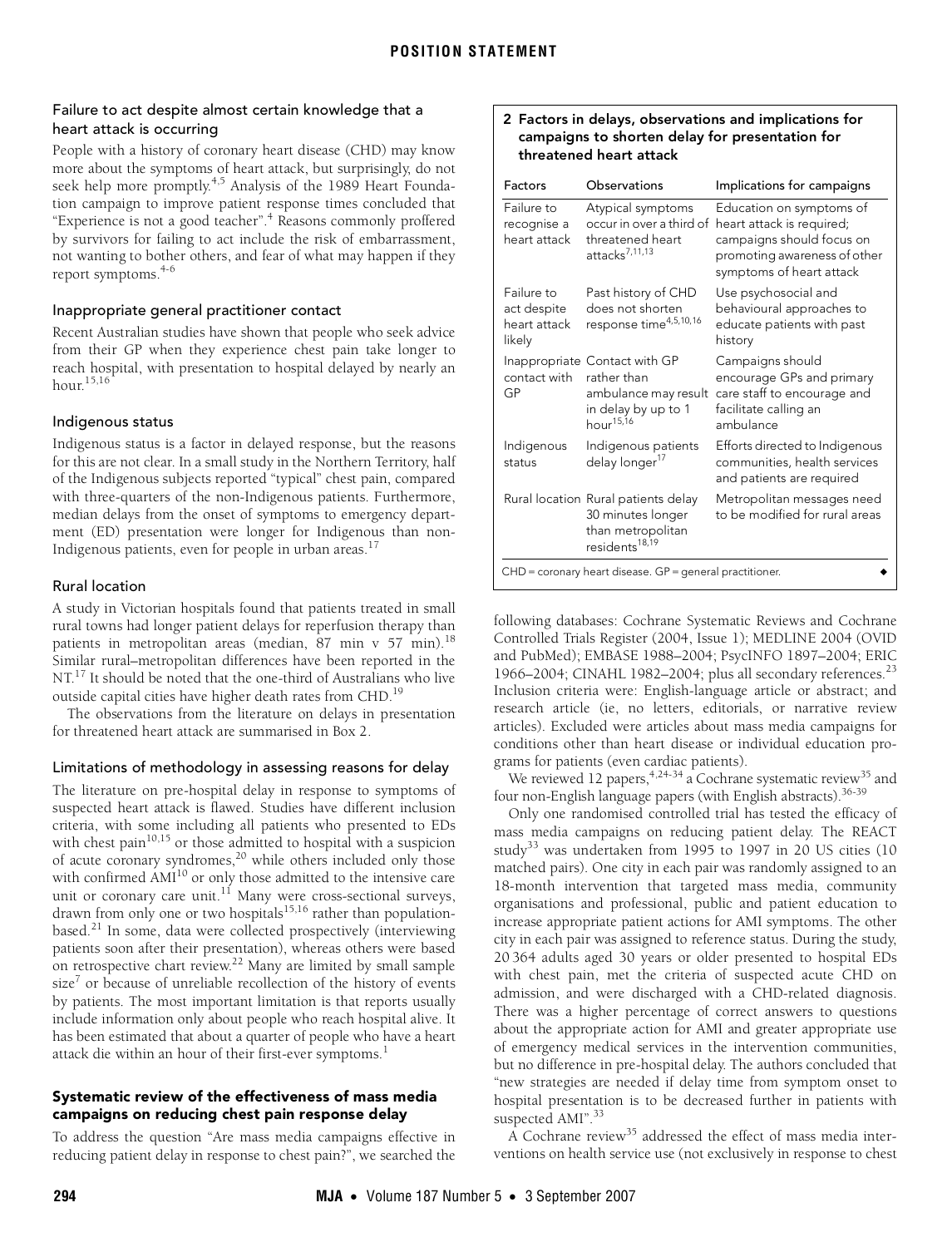## **POSITION STATEMENT**

pain). It concluded that, although the primary research is relatively poor, mass media interventions do appear to have some effect on health service use. This review did not include the REACT trial.<sup>[33](#page-4-28)</sup>

Twelve of the 16 studies compared chest pain response delay before and after a mass media campaign. However, only seven reported a statistically significant decrease in delay.<sup>24[,27](#page-4-29)[-29](#page-4-30),[31,](#page-4-31)[37](#page-4-32),[39](#page-4-27)</sup> Three of four studies reported an increase in 911 calls,<sup>31,[38](#page-4-33)</sup> and one found no difference.<sup>32</sup> Two reported an increased use of ambulances,  $33,34$  $33,34$  but others found no effect.  $25,27,28,31$  $25,27,28,31$  $25,27,28,31$  $25,27,28,31$  It appears that any effect these campaigns may have on ED presentations is not sustained.<sup>28,30</sup> One study<sup>29</sup> reported that there was no significant effect on the 1-year mortality rates for AMI patients admitted to a coronary care unit. Two studies<sup>[24](#page-4-23),33</sup> reported an increased awareness of the symptoms of AMI and knowledge of the appropriate actions to take in the event of chest pain; however, the REACT study found that a community's knowledge of appropriate response to chest pain did not necessarily translate into practice.<sup>[33](#page-4-28)</sup>

## Conclusions as to the effectiveness of mass media campaigns on reducing chest pain delay

It is difficult to compare these campaigns as they varied considerably in type and length, and in the time for follow-up of the effect. Most involved public exposure to the "message" using media sources, such as television, radio and print, but their duration ranged between 1 week and 18 months. $4,25,27$  $4,25,27$  $4,25,27$  $4,25,27$ 

The evidence that these campaigns reduce pre-hospital delay is unconvincing. As such, they should be considered only part of an overall systems approach to reducing the interval from onset of symptoms to revascularisation.<sup>23</sup>

The paradoxical finding that patients known to have ischaemic heart disease seek help no more promptly despite their frequent contact with doctors suggests that opportunities for educating patients are being wasted.

## Implications for future campaigns

After review of the barriers to early action and the effectiveness of previous campaigns to shorten delay, the Heart Foundation's Chest Pain Every Minute Counts Working Group has reached a series of conclusions that will influence the design of future campaigns.

## Short-term public message campaigns should be regarded as only part of an ongoing strategy

Short-term campaigns are unlikely to shorten patient delays in taking action for threatened heart attack, but provide opportunities to raise community knowledge of the symptoms of suspected heart attack and specify the action to be taken. For these reasons, they should not be discarded. The Heart Foundation has committed to an ongoing program where media will be used, as in Heart Week 2007, but only as part of an overall systems approach to advocating and promoting a reduction in patient response times.

## High-risk groups should be targeted for intensive effort

Campaigns to target high-risk groups of people are more likely to be cost-effective, and provide opportunities to design targeted strategies to initiate early action in the event of suspected heart attack.[40](#page-4-40) People known to have cardiovascular disease have five to seven times greater risk of AMI or death than the general population.[41](#page-4-38) High-risk individuals with an absolute risk for a cardiovascular disease (CVD) event exceeding 15% over 5 years can be

#### <span id="page-2-0"></span>3 Heart Foundation action plan to shorten response time for suspected heart attack

Future Heart Foundation campaigns to shorten patient response time will have the following features:

### Comprehensive and ongoing

The program needs to be comprehensive and ongoing rather than short term[.5](#page-4-4),[46](#page-5-1) Some intensive periods of activity such as conducted during Heart Week 2007[49](#page-5-2) are capable of increasing community awareness of heart attack and should continue.[4](#page-4-3)[,33](#page-4-28)

#### Emphasise recognition of heart attack symptoms

The fact-based component of the campaign should emphasise how to recognise the symptoms of a heart attack, including the less classical symptoms.[7,](#page-4-6)[46](#page-5-1)

#### Have a simple and clear plan for emergency action

All people at high risk should be given simple and clear advice on action to be followed in the event of a possible heart attack, emphasising the importance of calling an ambulance and getting to hospital as soon as possible; an outline of the plan for the general public is displayed on the Heart Foundation website.<sup>49</sup>

#### Directed to groups at highest risk of heart attack

Campaigns should target the highest risk groups — those with known coronary heart disease, $^{41}$  those with a high coronary risk profile, $^{42,43}$  $^{42,43}$  $^{42,43}$  those living in rural and remote areas, $^{44}$  and the Australian Indigenous population,[45](#page-5-5) with action plans specific to their risk group.

#### Identify and overcome the behavioural and psychosocial barriers to early action

Action plans and education should address how to overcome the emotional, psychosocial and behavioural barriers that inhibit early action.<sup>[41](#page-4-38),46</sup> Because of the paradox that "experience is not a good teacher" in patients with known heart disease, $\rm ^4$  $\rm ^4$  more research is needed to identify the motivators to trigger early action in the highest risk groups.<sup>[41](#page-4-38),[46](#page-5-1)</sup>

identified from a basic analysis of their CVD risk factors.<sup>[42](#page-4-39),43</sup> People living in "remote" locations have a 10% higher risk of CHD death than residents of major cities, and those in "very remote" locations have a 30% higher risk.<sup>44</sup> Indigenous Australians are among the highest risk groups in the community and overall are three times more likely to suffer a coronary event than non-Indigenous people, while Indigenous people in the 25–44 years age group are eight times more likely. The case-fatality rate from the time of onset of a coronary event in an Indigenous person is 50% higher.<sup>[45](#page-5-5)</sup>

However, the paradox that known heart disease does not guarantee appropriate action when symptoms occur in Australian patients<sup>[4](#page-4-3),6</sup> indicates that a deeper understanding of the barriers to action is needed.

## Psychosocial barriers to action need to be overcome

Although "fact-based" campaigns have increased knowledge of heart attack in the community,  $2^{3,27,28,33,41,46}$  $2^{3,27,28,33,41,46}$  $2^{3,27,28,33,41,46}$  $2^{3,27,28,33,41,46}$  $2^{3,27,28,33,41,46}$  $2^{3,27,28,33,41,46}$  $2^{3,27,28,33,41,46}$  their inability to shorten delays in patient decision time indicates a pressing need to address the behavioural and psychosocial barriers that delay action.<sup>46</sup> The "self-regulatory model of illness behaviour"<sup>47</sup> has been suggested as a means of understanding how and when AMI patients decide to seek help and to guide the development of strategies to reduce delays. The model focuses on the cognitive and emotional processes that occur between when people first notice the symptoms and when they decide to call for help. It is suggested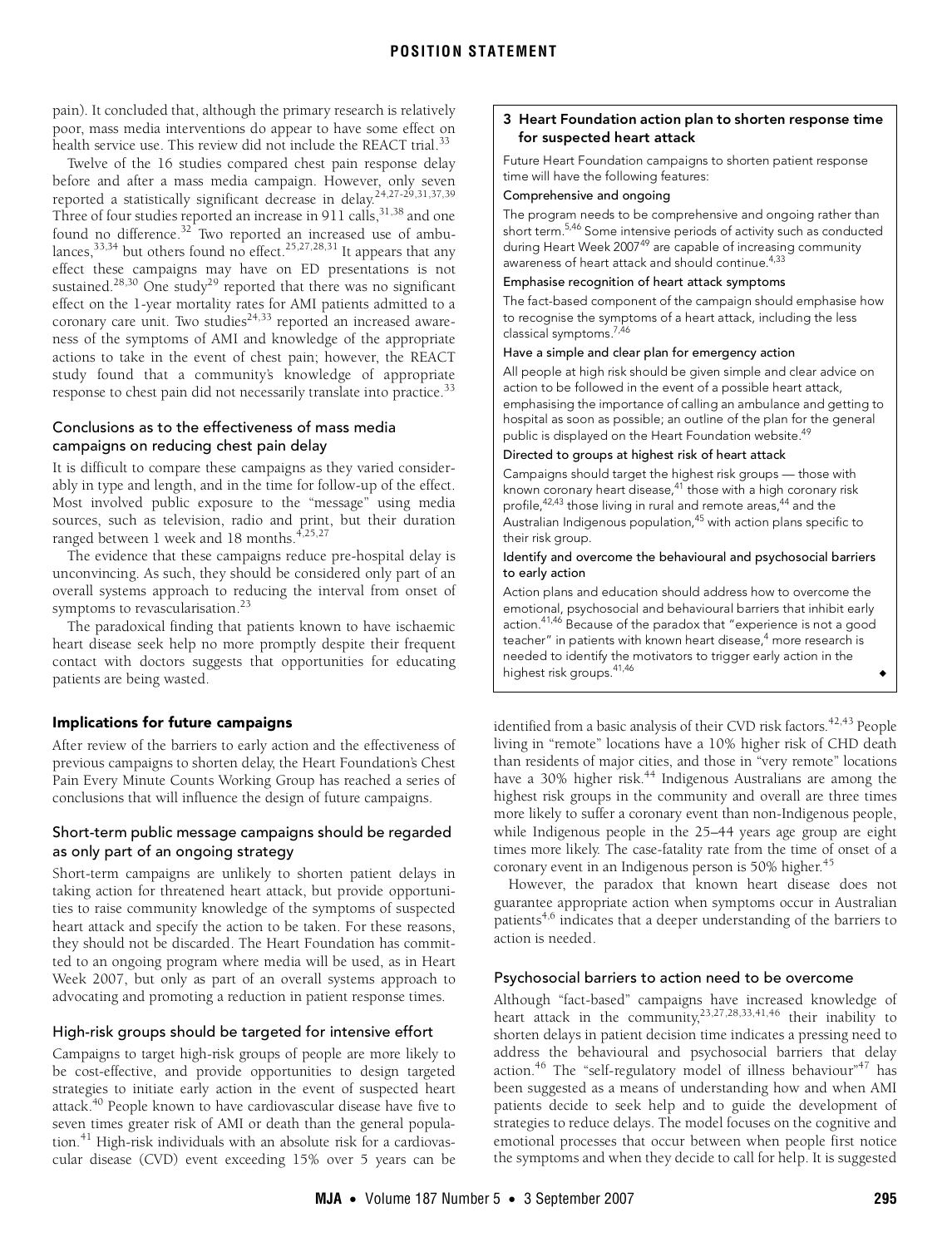## Members of the National Heart Foundation of Australia Chest Pain Every Minute Counts Working Group

Peter L Thompson (Chair), Clinical Professor of Medicine and Population Health, University of Western Australia; Cardiologist and Director of Research Development, Sir Charles Gairdner Hospital, Perth

Judith Finn (Lead Author), Professor, School of Population Health, University of Western Australia; Professor of Nursing Research, Sir Charles Gairdner Hospital, Perth

Alex Brown, National Heart Foundation Postgraduate Indigenous Research Scholar, Menzies School of Health Research, Darwin Carol Cunningham, Project Officer

Rob Donovan, Professor of Behavioural Research, Division of Health Sciences; Professor of Social Marketing, School of Marketing, Curtin University, Perth

Ian Jacobs, Chairman of the Australian Resuscitation Council; Associate Professor of Emergency Medicine, University of Western Australia

Natalie Quinn, Assistant Project Officer

Traven Lea, Indigenous Health Program Director, National Heart Foundation of Australia

John H Nick Bett, Senior Staff Cardiologist, Prince Charles Hospital Brisbane; Clinical Professor of Medicine, University of Queensland Trevor Shilton, Cardiovascular Health Director, National Heart Foundation of Australia

Shiong Tan, General Practitioner; RACGP Representative ◆

that seeking help may reflect the final attempt to gain control over the health threat presented by the symptoms, when other emo-tional-based coping strategies have failed.<sup>[48](#page-5-7)</sup>

Strategies to reduce pre-hospital delay in people with AMI need to be broadened to include consideration of the social, cultural, cognitive, and emotional components that affect help-seeking behaviour.[46](#page-5-1) The public message and creative treatment chosen for Heart Week 2007 focused on an emotional appeal to take action on symptoms based on this approach, and ongoing research is being conducted to focus the message for high-risk groups.

# The Heart Foundation's action plan

The ongoing action plan proposed by the Heart Foundation is based on the above analyses and includes the features summarised in [Box 3](#page-2-0). Many of the conclusions that underpin this plan are similar to those recently reached in other countries.<sup>[40](#page-4-40)[,41](#page-4-38),[46](#page-5-1)</sup>

The engagement and collaboration of all health professionals and institutions involved in emergency care of heart attack victims is essential to ensure that efforts are coordinated.<sup>41</sup> This may require a chest pain workforce training strategy for health professionals and emergency response personnel, and collaboration with general practice organisations to ensure that procedures and policies are in place and familiar to all staff to reduce delay to the warning signs of heart attack.

## Implementing and evaluating the plan

Implementation of this plan will require an inclusive approach of advocacy for policy change (providing adequate resources for emergency and hospital services), communication (defining clear messages to the public, high-risk groups and health professionals)

and education (introducing specific behavioural approaches to initiate appropriate action in targeted high-risk groups).

Because the provision of public information in isolation is insufficient to improve response times, an evaluation process is needed to assess the effect of this new comprehensive approach in achieving the improved response times it seeks. Previous shortterm evaluations have provided invaluable information on Australian response times,  $4,5,9,10$  $4,5,9,10$  $4,5,9,10$  $4,5,9,10$  $4,5,9,10$  $4,5,9,10$  but the collection of information to monitor response times in a standardised national approach will require funding of dedicated research and collaboration of emergency services and hospital emergency departments. Experience in selected communities in the US shows that it is possible to collect meaningful data over longer periods,<sup>[8](#page-4-7)</sup> and in Australia there has been substantial relevant experience in monitoring data on hospital door-to-needle and door-to-balloon times which can be used for the purpose of monitoring out-of-hospital delays.[18](#page-4-17)[,50](#page-5-8)[,51](#page-5-0)

# Conclusion

The reasons that patients delay in responding to symptoms of a suspected heart attack are complex and not well addressed in previous Australian and international short-term, fact-based campaigns. This has led the National Heart Foundation of Australia to recognise the complexity of the challenge to shorten response times and the need for a more effective approach. It has developed a detailed, evidence-based plan. To shorten response times effectively, a comprehensive ongoing effort is needed, focused on groups at the highest risk in the community, and directed to identifying and overcoming the psychosocial barriers to early action. The Heart Foundation's plan specifically recommends that patients with known CHD, people at high risk of CHD, people in rural and remote locations, and Aboriginal and Torres Strait Islander people have tailored efforts to overcome psychosocial barriers to early action, communicate the urgency and importance of early action, how to recognise suspected heart attack, and a specific action pathway. The success of this plan will require an intensive advocacy, communication and education effort, and the engagement of all health professionals and institutions involved in emergency management of suspected heart attack. Constant monitoring and research to ensure feedback and ongoing modification of the plan is essential. It needs to be well resourced, widely supported and modified as needed with an evidence-based approach.

It has the potential to save a large number of lives from heart attack each year.

## Acknowledgements

We thank Warren Walsh, Andrew Tonkin and Suzie Freebury of the National Heart Foundation of Australia.

# Author details

Judith C Finn, PhD, DipAppSc(Nsg), FRCNA, Professor of Nursing Research,<sup>1</sup> Clinical Epidemiologist<sup>2</sup> John H Nick Bett, DDU, FRACP, FCSANZ, Director of Cardiology,<sup>3</sup> Professor of Medicine<sup>4</sup> Trevor R Shilton, MSc, BEd, Cardiovascular Health Director<sup>5</sup> Carol Cunningham, BNurs, Chest Pain Every Minute Counts Working Group Project Officer<sup>5</sup> Peter L Thompson, FRACP, FACP, FACC, Clinical Professor of Medicine,<sup>2</sup> Cardiologist,<sup>[6](#page-4-5)</sup> Chair of Chest Pain Every Minute Counts Working Group<sup>[5](#page-4-4)</sup>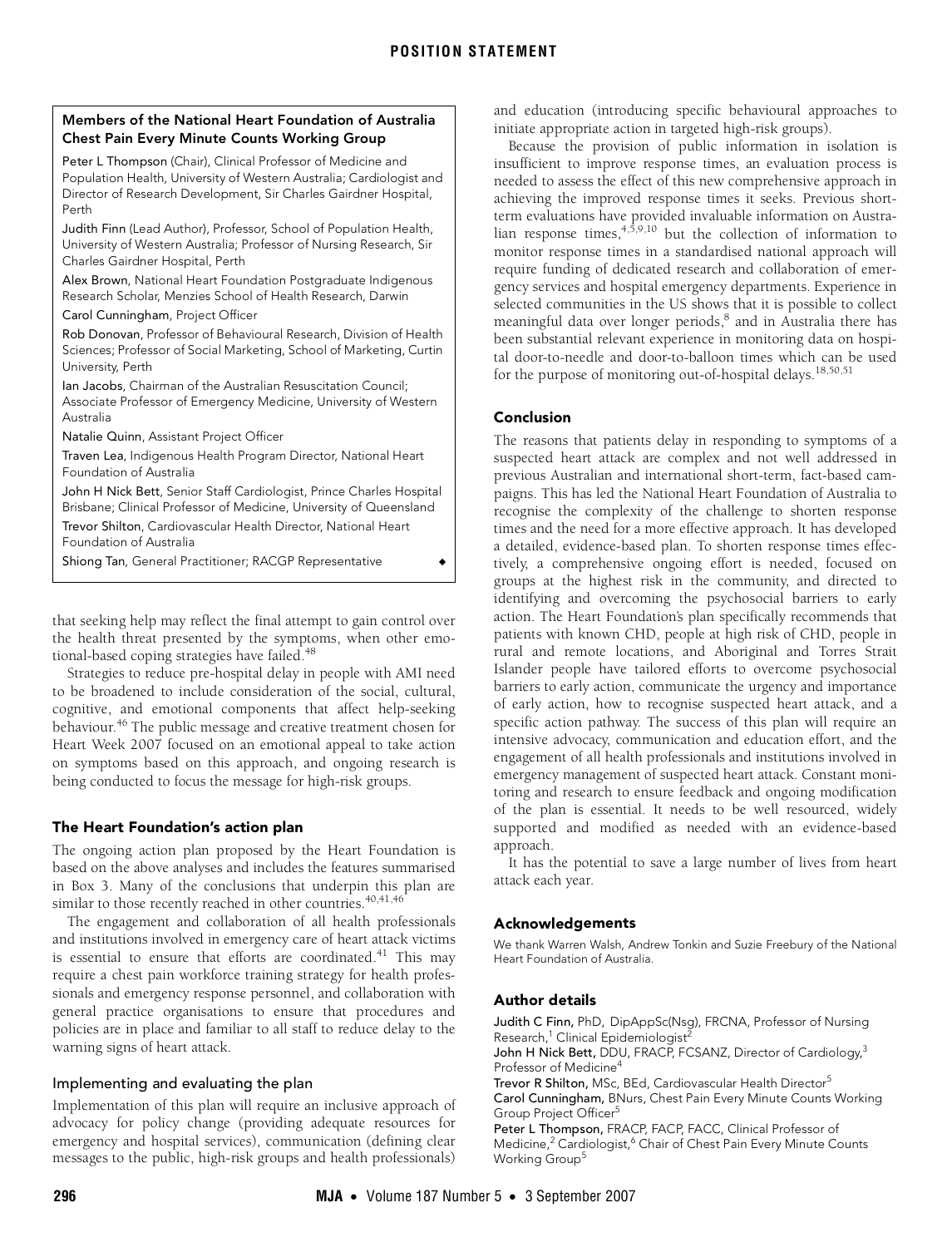# **POSITION STATEMENT**

- 1 Centre for Nursing Research, Sir Charles Gairdner Hospital, Perth, WA.
- 2 School of Population Health, University of Western Australia, Perth, WA.
- 3 Prince Charles Hospital, Brisbane, QLD.
- 4 University of Queensland, Brisbane, QLD.
- 5 Cardiovascular Health, National Heart Foundation of Australia, Perth, WA.
- 6 The Western Australian Heart Research Institute, Gairdner Campus, Perth, WA.

#### Correspondence: peter.thompson@health.wa.gov.au

#### References

- <span id="page-4-0"></span>1 Mathur S. Epidemic of coronary heart disease and its treatment in Australia. Cardiovascular Disease Series No. 20. Canberra: Australian Institute of Health and Welfare, 2002. (AIHW Cat. No. CVD 21.)
- <span id="page-4-1"></span>2 Finn JC, Jacobs IG, Holman CD, Oxer HF. Outcomes of out-of-hospital cardiac arrest patients in Perth, Western Australia, 1996–1999. Resuscitation 2001; 51: 247-255.
- <span id="page-4-2"></span>3 Gersh BJ, Stone GW, White HD, Holmes DR. Pharmacological facilitation of primary percutaneous coronary intervention for acute myocardial infarction: is the slope of the curve the shape of the future? JAMA 2005; 293: 979-986.
- <span id="page-4-3"></span>4 Bett N, Aroney G, Thompson P. Impact of a national educational campaign to reduce patient delay in possible heart attack. Aust N Z J Med 1993; 23: 157-161.
- <span id="page-4-4"></span>5 Bett JH, Tonkin AM, Thompson PL, et al. Failure of current public educational campaigns to impact on the initial response of patients with possible heart attack. Intern Med J 2005; 35: 279-282.
- <span id="page-4-5"></span>6 Dracup K, Moser DK, Eisenberg M, et al. Causes of delay in seeking treatment for heart attack symptoms. Soc Sci Med 1995; 40: 379-392.
- <span id="page-4-6"></span>7 Horne R, James D, Petrie K, et al. Patients' interpretation of symptoms as a cause of delay in reaching hospital during acute myocardial infarction. Heart 2000; 83: 388-393.
- <span id="page-4-7"></span>8 McGinn AP, Rosamond WD, Goff DC Jr, et al. Trends in prehospital delay time and use of emergency medical services for acute myocardial infarction: experience in 4 US communities from 1987–2000. Am Heart J 2005; 150: 392-400.
- <span id="page-4-8"></span>9 Dracup K, McKinley SM, Moser DK. Australian patients' delay in response to heart attack symptoms. Med J Aust 1997; 166: 233-236.
- <span id="page-4-9"></span>10 Taylor DM, Garewal D, Carter M, et al. Factors that impact upon the time to hospital presentation following the onset of chest pain. Emerg Med Australas 2005; 17: 204-211.
- <span id="page-4-10"></span>11 GISSI — Avoidable Delay Study Group. Epidemiology of avoidable delay in the care of patients with acute myocardial infarction in Italy. A GISSIgenerated study. GISSI — Avoidable Delay Study Group. Arch Intern Med 1995; 155: 1481-1488.
- <span id="page-4-11"></span>12 Finnegan JR Jr, Meischke H, Zapka JG, et al. Patient delay in seeking care for heart attack symptoms: findings from focus groups conducted in five U.S. regions. Prev Med 2000; 31: 205-213.
- <span id="page-4-12"></span>13 Canto JG, Shlipak MG, Rogers WJ, et al. Prevalence, clinical characteristics, and mortality among patients with myocardial infarction presenting without chest pain. JAMA 2000; 283: 3223-3229.
- <span id="page-4-13"></span>14 Moser DK, Dracup K. Gender differences in treatment-seeking delay in acute myocardial infarction. Prog Cardiovasc Nurs 1993; 8: 6-12.
- <span id="page-4-14"></span>15 Hitchcock T, Rossouw F, McCoubrie D, et al. Observational study of prehospital delays in patients with chest pain. Emerg Med J 2003; 20: 270-273.
- <span id="page-4-15"></span>16 Ingarfield SL, Jacobs IG, Jelinek GA, et al. Patient delay and use of ambulance by patients with chest pain. Emerg Med Australas 2005; 17: 218-223.
- <span id="page-4-16"></span>17 Ong MA, Weeramanthri TS. Delay times and management of acute myocardial infarction in Indigenous and non-Indigenous people in the Northern Territory. Med J Aust 2000; 173: 201-204.
- <span id="page-4-17"></span>18 Kelly AM, Kerr D, Patrick I, et al. Call-to-needle times for thrombolysis in acute myocardial infarction in Victoria. Med J Aust 2003; 178: 381-385.
- <span id="page-4-18"></span>19 Sexton PT, Sexton TL. Excess coronary mortality among Australian men and women living outside the capital city statistical divisions. Med J Aust 2000; 172: 370-374.
- <span id="page-4-19"></span>20 Grossman SA, Brown DF, Chang Y, et al. Predictors of delay in presentation to the ED in patients with suspected acute coronary syndromes. Am J Emerg Med 2003; 21: 425-428.
- <span id="page-4-20"></span>21 Goldberg RJ, Yarzebski J, Lessard D, et al. Decade-long trends and factors associated with time to hospital presentation in patients with acute myocardial infarction: the Worcester Heart Attack study. Arch Intern Med 2000; 160: 3217-3223.
- <span id="page-4-21"></span>22 Gurwitz JH, McLaughlin TJ, Willison DJ, et al. Delayed hospital presentation in patients who have had acute myocardial infarction. Ann Intern Med 1997; 126: 593-599.
- <span id="page-4-22"></span>23 Finn JC. Mass media campaigns reduce patient delay in response to chest pain and impact on health service utilisation [worksheet]. Circulation 2005; 112 (22 Suppl): W193B\_FINN. http://circ.ahajournals.org/cgi/ content/full/CIRCULATIONAHA.105.170522/DC329 (accessed Jul 2007).
- <span id="page-4-23"></span>24 Mitic WR, Perkins J. The effect of a media campaign on heart attack delay and decision times. Can J Public Health 1984; 75: 414-418.
- <span id="page-4-35"></span>25 Ho MT, Eisenberg MS, Litwin PE, et al. Delay between onset of chest pain and seeking medical care: the effect of public education. Ann Emerg Med 1989; 18: 727-731.
- 26 Moses HW, Engelking N, Taylor GJ, et al. Effect of a two-year public education campaign on reducing response time of patients with symptoms of acute myocardial infarction. Am J Cardiol 1991; 68: 249-251.
- <span id="page-4-29"></span>27 Herlitz J, Hartford M, Karlson BV, et al. Effect of a media campaign to reduce delay times for acute myocardial infarction on the burden of chest pain patients in the emergency department. Cardiology 1991; 79: 127- 134.
- <span id="page-4-36"></span>28 Herlitz J, Blohm M, Hartford M, et al. Follow-up of a 1-year media campaign on delay times and ambulance use in suspected acute myocardial infarction. Eur Heart J 1992; 13: 171-177.
- <span id="page-4-30"></span>29 Blohm M, Hartford M, Karlson BW, et al. A media campaign aiming at reducing delay times and increasing the use of ambulance in AMI. Am J Emerg Med 1994; 12: 315-318.
- <span id="page-4-37"></span>30 Eppler E, Eisenberg MS, Schaeffer S, et al. 911 and emergency department use for chest pain: results of a media campaign. Ann Emerg Med 1994; 24: 202-208.
- <span id="page-4-31"></span>31 Gaspoz JM, Unger PF, Urban P, et al. Impact of a public campaign on prehospital delay in patients reporting chest pain. Heart 1996; 76: 150-155.
- <span id="page-4-34"></span>32 Meischke H, Dulberg EM, Schaeffer SS, et al. 'Call fast, Call 911': a direct mail campaign to reduce patient delay in acute myocardial infarction. Am J Public Health 1997; 87: 1705-1709.
- <span id="page-4-28"></span>33 Luepker RV, Raczynski JM, Osganian S, et al. Effect of a community intervention on patient delay and emergency medical service use in acute coronary heart disease: The Rapid Early Action for Coronary Treatment (REACT) Trial. JAMA 2000; 284: 60-67.
- <span id="page-4-24"></span>34 Wright RS, Kopecky SL, Timm M, et al. Impact of community-based education on health care evaluation in patients with acute chest pain syndromes: the Wabasha Heart Attack Team (WHAT) project. Fam Pract 2001; 18: 537-539.
- <span id="page-4-25"></span>35 Grilli R, Ramsay C, Minozzi S. Mass media interventions: effects on health services utilisation. Cochrane Database Syst Rev 2002; (1): CD000389.
- <span id="page-4-26"></span>36 Saner H, Saner B, Pfiffner D, Hättich A. [Cognitive and psychological effects on the population of a cardiac emergency campaign] [German]. Schweiz Med Wochenschr 1994; 124: 2209-2216.
- <span id="page-4-32"></span>37 Breuer HW, Eckert K. [The Gorlitz myocardial infarction project: an information campaign to reduce the prehospital time of acute myocardial infarctions in Eastern Saxonia] [German]. Herz Kreislauf 1999; 31: 443- 447.
- <span id="page-4-33"></span>38 Chevalier V, Alauze C, Soland V, et al. [Impact of a public-directed media campaign on emergency call to a mobile intensive care units centre for acute chest pain] [French]. Ann Cardiol Angeiol (Paris) 2003; 52: 150-158.
- <span id="page-4-27"></span>39 Maeso-Madronero JL, Bergbauer M, Mensing M, et al. [HEUH 'Recognition of myocardial infarction and correct acting' — a project aiming at reducing the prehospital delay time in acute myocardial infarction] [German]. Herz Kreislauf 2000; 32: 257-262.
- <span id="page-4-40"></span>40 Luepker RV. Delay in acute myocardial infarction: why don't they come to the hospital more quickly and what can we do to reduce delay? Am Heart J 150: 368-370.
- <span id="page-4-38"></span>41 Dracup K, Alonzo AA, Atkins JM, et al. The physician's role in minimizing prehospital delay in patients at high risk for acute myocardial infarction: recommendations from the National Heart Attack Alert Program. Working Group on Educational Strategies To Prevent Prehospital Delay in Patients at High Risk for Acute Myocardial Infarction. Ann Intern Med 1997; 126: 645-651.
- <span id="page-4-39"></span>42 Fulcher GR, Amarena JV, Conner GW, et al. Prevention of cardiovascular disease: an evidence-based clinical aid 2004 [Focus document]. Med J Aust 2004; 181 (20 Sep): F4-F14.